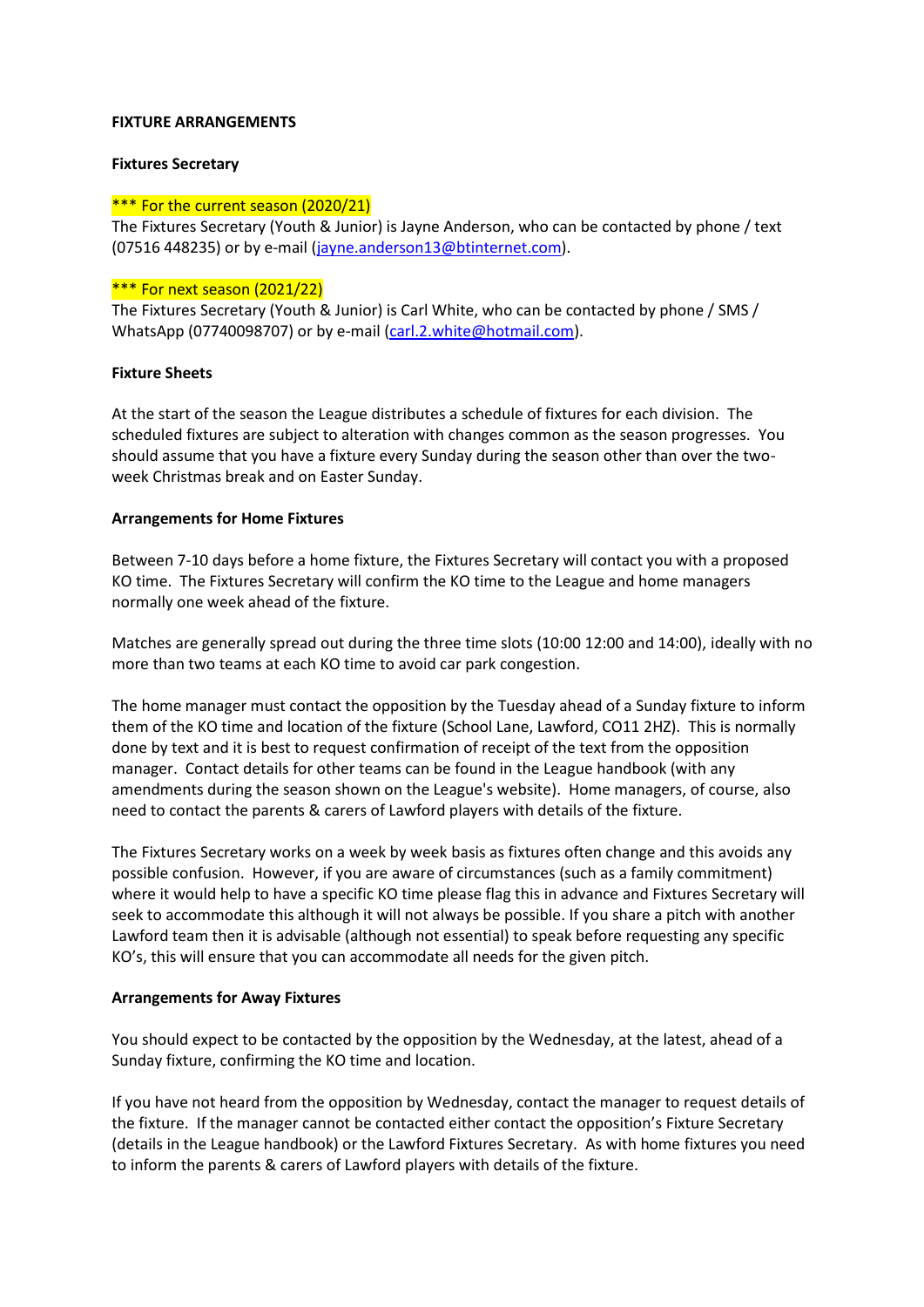# **Re-scheduling Confirmed Fixtures**

Any changes to confirmed KO times and venues, cannot be made without special permission of the League Management Committee. In the first instance, you should contact the Club Secretary or Fixtures Secretary. Do not contact any others including the League, referee, or opposition team.

# **Referees**

**U7s - U11s**: The League does not allocate referees for fixtures. Referees are unpaid volunteers who are generally either managers, coaches or parents / carers (and occasionally trainee referees). Referees do not have to be qualified but once appointed to officiate a fixture have the same powers as an FA qualified referee. To reflect well on the Club, a qualified referee should be sought in the first instance for the U11s games.

**U12s - U18s**: Where possible the League will appoint a referee for each fixture. For home fixtures the Fixtures Secretary will normally inform you by mid-week the name of the referee if league appointed. The home manager is required to contact the appointed referee (normally by text) by 6pm on Friday at the very latest to confirm KO time and location of the fixture.

When the League is unable to appoint a referee, it is the responsibility of the home manager to find a referee for the fixture.

The home club is responsible for paying the referee unless indicated by the League (for instance for finals) or for Essex County Cup games. All payments to referees by the Club are via BACS. You will need to ask the referee for bank details and e-mail these to Jim Tait (jim tait@rocketmail.com) cc John Duchars ([john.duchars@btinternet.com](mailto:john.duchars@btinternet.com)) & Dave Atton [\(attondb@aol.com\)](mailto:attondb@aol.com) ahead of the fixture.

The Club does not fund referees for friendlies.

# **Before Kick-off**

Managers should exchange Team ID sheets (see Whole Game System) before kick-off to verify that each opposition player is registered to play for their team.

The home team is responsible for providing match balls.

Prior to (and after) each match the teams and officials should shake hands. This League Rule is suspended because of Covid-19.

# **Reporting Results**

**U12s - U18s**: A Match Sheet must be completed for every fixture that is organised by the League. The match sheet must be completed in BLOCK CAPITALS and should also include player FAN numbers. If you do not have a FAN number for a registered player, please contact the Club Secretary. An example of a completed match sheet can be found on the website at [www.lawfordfc.co.uk/for-managers](http://www.lawfordfc.co.uk/for-managers)

The white and blue copies of the match sheet must be posted to nominated League Officer to arrive within three days of the fixture. The address to send these is shown at the bottom of the match sheet (unless otherwise notified by the League). Match sheet MUST NOT be handed to any League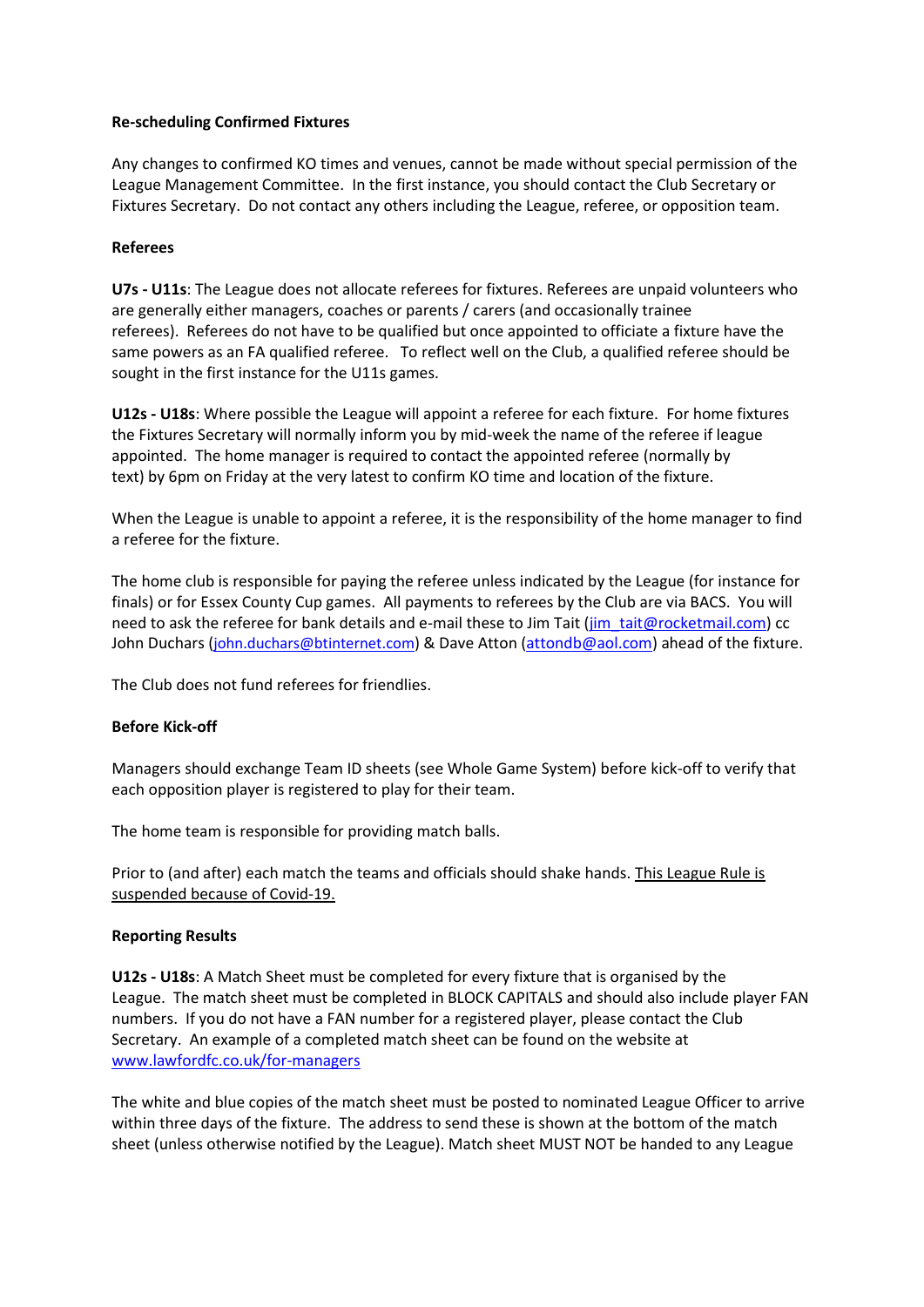Officers in person or delivered by hand to their home address. The pink copy is retained by the manager.

If you mark a referee '50' or below, the match sheet should be sent instead to the Club Secretary and accompanied with a written explanation that will be sent to the League. There is a League form for this purpose – please contact the Club Secretary immediately to obtain one.

**All teams**: On the day of the fixture the home manager is also required to notify the League Fixtures Secretary for their age group of the result. This can be done either by phone or email within a specified time. Contact details for the League Fixtures Secretary for each age group and the specified reporting times can be found at<https://colchesteranddistrictyouthleague.com/officers/>

Reporting results via e-mail is recommended as this can be done immediately after the game and also provides a record of the notification.

The e-mail should be formatted as shown below including the name of the sender and their position in the Club

Subject: U12s Lawford FC Reds 3 Name of Opposition 2

Message: -

U12s Lawford FC Reds 3 Name of Opposition 2 Regards, Nick Anderson U12s Reds Manager Lawford FC

If you play a game midweek, you need to phone or email in the result straight after the game.

While results for U7s - U11s are collected by the League, clubs must not publish these results.

#### **Essex County Cup**

Essex FA organises County Cup competitions for U12s - U18s. To enter this competition the Club Secretary must apply for you to enter at the start of the season. The assumption is that all teams will want to enter unless the Club Secretary is notified otherwise. Although C&DYFL liaise with Essex FA to schedule the County Cup fixtures, the arrangements for these games differ from those directly organised by the League.

Obtaining home kick off time and notifying away manager is done in the same way as for normal league matched. A check should also be made with the away manager if any changing rooms are required. If they are then please notify John Duchars and/or Lloyd Bellett that a changing room is required. On match day, ensure the changing room is unlocked and show the away team where they are. After the match please also ensure the changing room is left clean and tidy.

Match sheets: Essex FA provide match sheets specifically for County Cup competitions. These can be obtained from the Club Secretary or downloaded from the Essex FA website at <https://www.essexfa.com/cups-and-competitions/county-cups>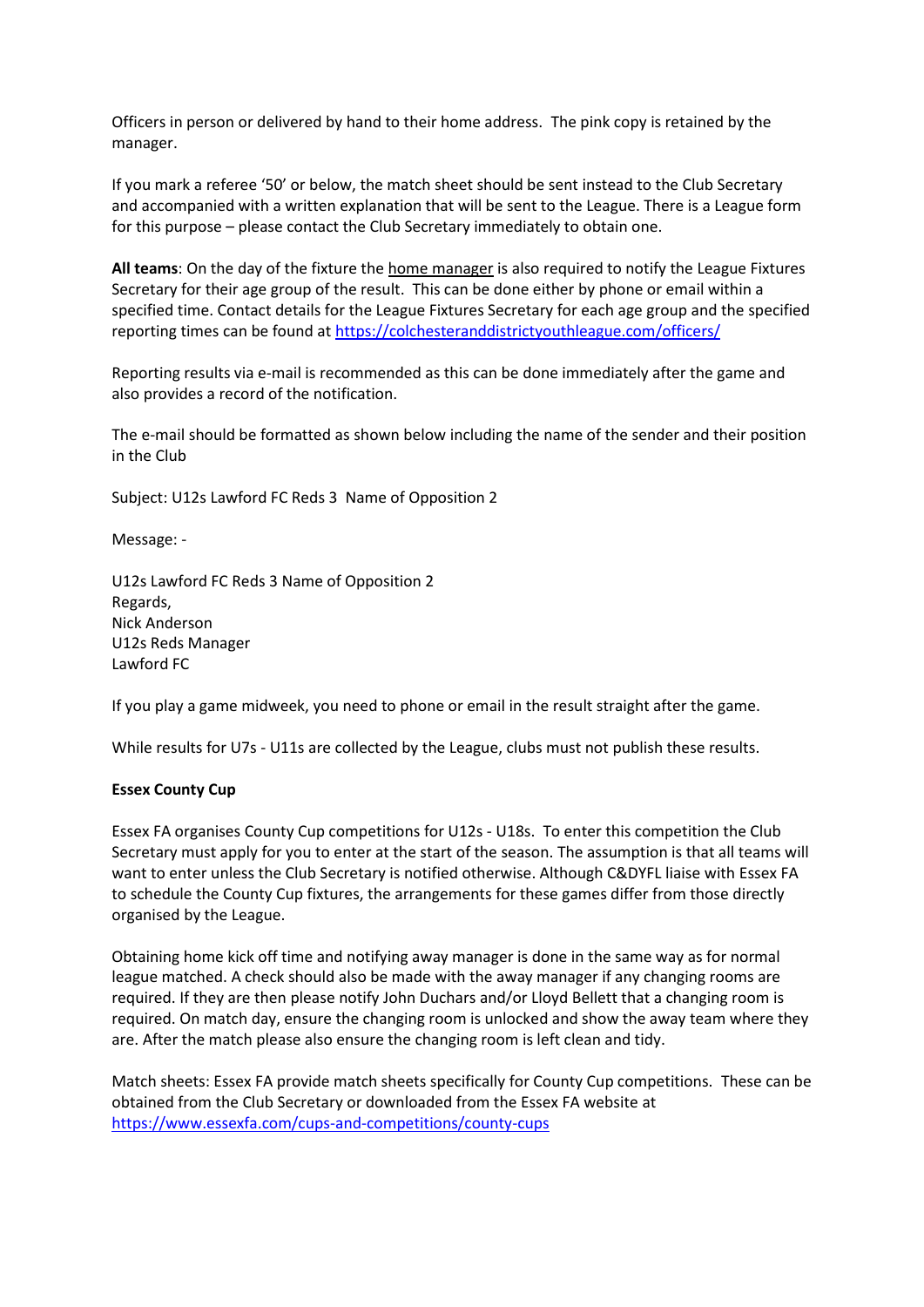There are three parts to the match sheet - one each for the opposition manager and referee that are provided to them before the start of the game and one sent to Essex FA after game.

Reporting results to Essex FA: The Home team is responsible for letting their Club Secretary know the result immediately after the game.

Reporting results to C&DYFL: Irrespective of whether you are playing home or away, managers are always required to notify the League Fixtures Secretary for their age group of the result. This should be done in the same way as for fixtures organised by the League but clearly stating that this is an Essex County Cup fixture. No C&DYFL match sheet is required for a County Cup fixture.

Referees: The home manager will confirm with the appointed referee in the same way that is done for standard league matches. Where a referee isn't appointed, then as for league games the Home manager is responsible for finding someone who will cover the game. The referee fee for a County Cup game is shared equally between the Home and Opposition teams. It is advisable (but not essential) that payment is obtained before kick-off.

# **Closed Season**

The whole of the month of June is closed season. Although training is allowed during the month, competitive games or friendlies are not permitted unless as part of a FA approved tournament such as an affiliated 5-a-side competition.

During July / August, when friendlies are permitted then a check should be made before making any arrangements that pitches are available. There may be instances where pitch maintenance is still in progress and pitches are unavailable. You will also need to ensure that pitches are marked out for play and make alternative arrangements if they are not.

# **Team Secretaries / Administrators**

If you are fortunate to have a parent or carer willing to act as Team Secretary (or Administrator) these individuals can take on many of the Manager's responsibilities related to the arranging and reporting of fixtures. This tends to operate effectively when individuals work well together and with the Team Secretary (or Administrator) listed as the point of contact in the League Handbook.

# **FIXTURE POSTPONEMENTS**

# **Minimum Player Numbers**

The minimum number of players that constitute for a fixture are - 5x5 format: 4 players 7x7 format: 5 players 9x9 format: 6 players 11x11 format: 7 players

If you have at least the minimum of required players available, you are obliged to fulfil a fixture. Failing the minimum number of players, the game MUST NOT be played and postponed accordingly.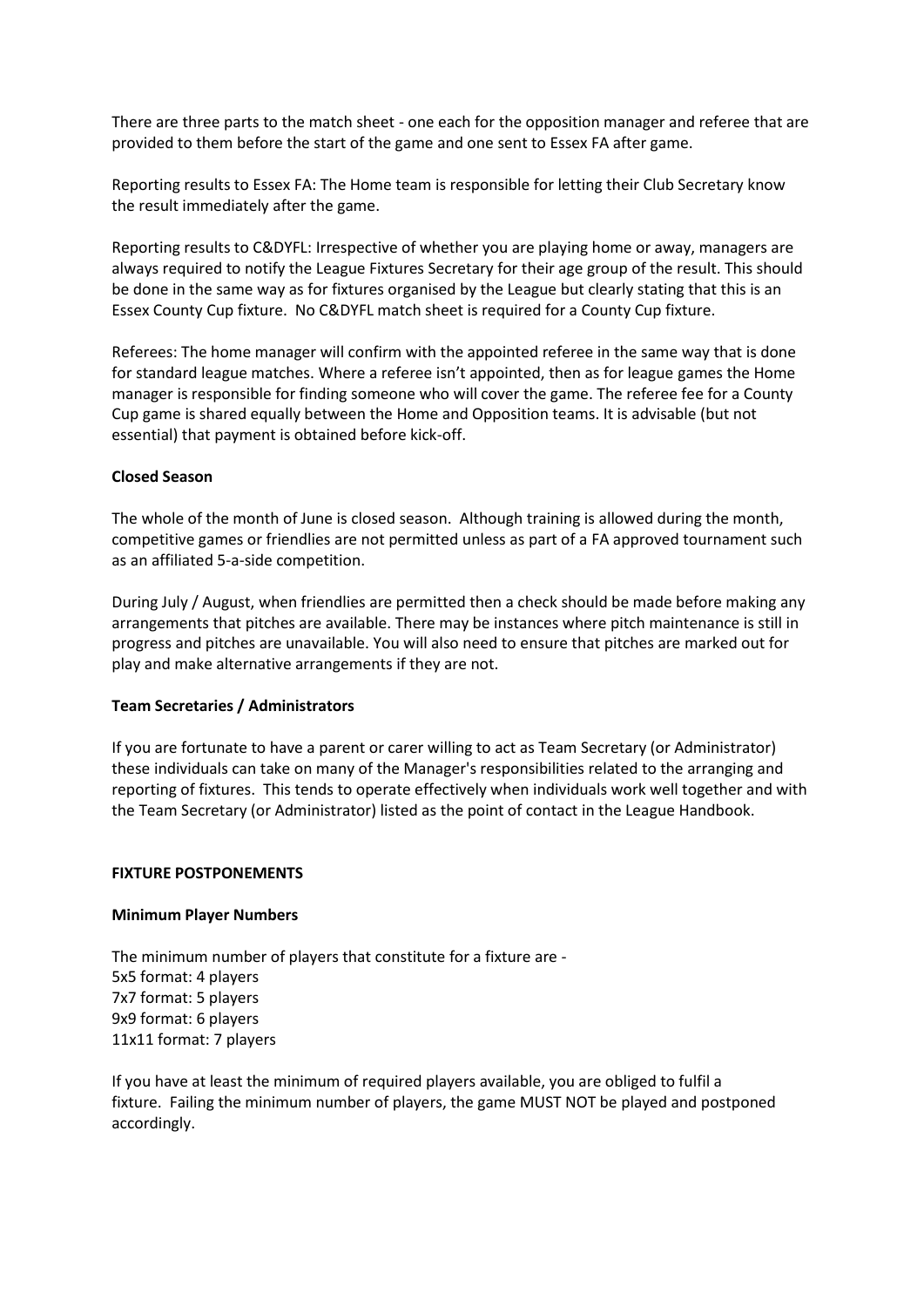If the numbers fall below the minimum number during a game due to injury, the game will have to be abandoned.

# **Advanced Postponements**

Requests to seek advanced postponement to be released from a fixture arranged by the C&DYFL must be made in writing to the League at least 21 days in advance of the date in question. Please contact the Club Secretary or Fixtures Secretary if you wish to seek an advanced postponement. Circumstances for advanced postponements are normally something like a school trip or something like that. They are not allowed because key players are injured / not available.

#### **Weather Related Postponements**

When pitch conditions (waterlogged or frozen) mean that a home fixture may be called off a Club Officer will undertake a pitch inspection. You should always assume that home fixtures are on unless you have been contacted by a Club Officer to advise otherwise. If a fixture is confirmed as postponed following a pitch inspection you should inform the referee, opposition manager and Lawford parents & carers immediately.

Where there is a risk in advance of a postponement and pitch inspections are needed then out of courtesy Home Managers should make themselves available to participate in the decision making process.

In exceptional circumstances (High Winds, extreme temperature) other postponements can also be made at the discretion of the club, again home managers should be available to participate in the decision-making process.

#### **Reporting Postponements**

If you are the home manager of a game that is postponed, you are still required to report the result. You do not have to give details of why there was a postponement.

An example is detailed below.

Subject: U12s Lawford FC Reds v Name of Opposition

Message: -

Match Postponed U12s Lawford FC Reds P Name of Opposition P

Regards, Nick Anderson U12s Reds Manager Lawford FC